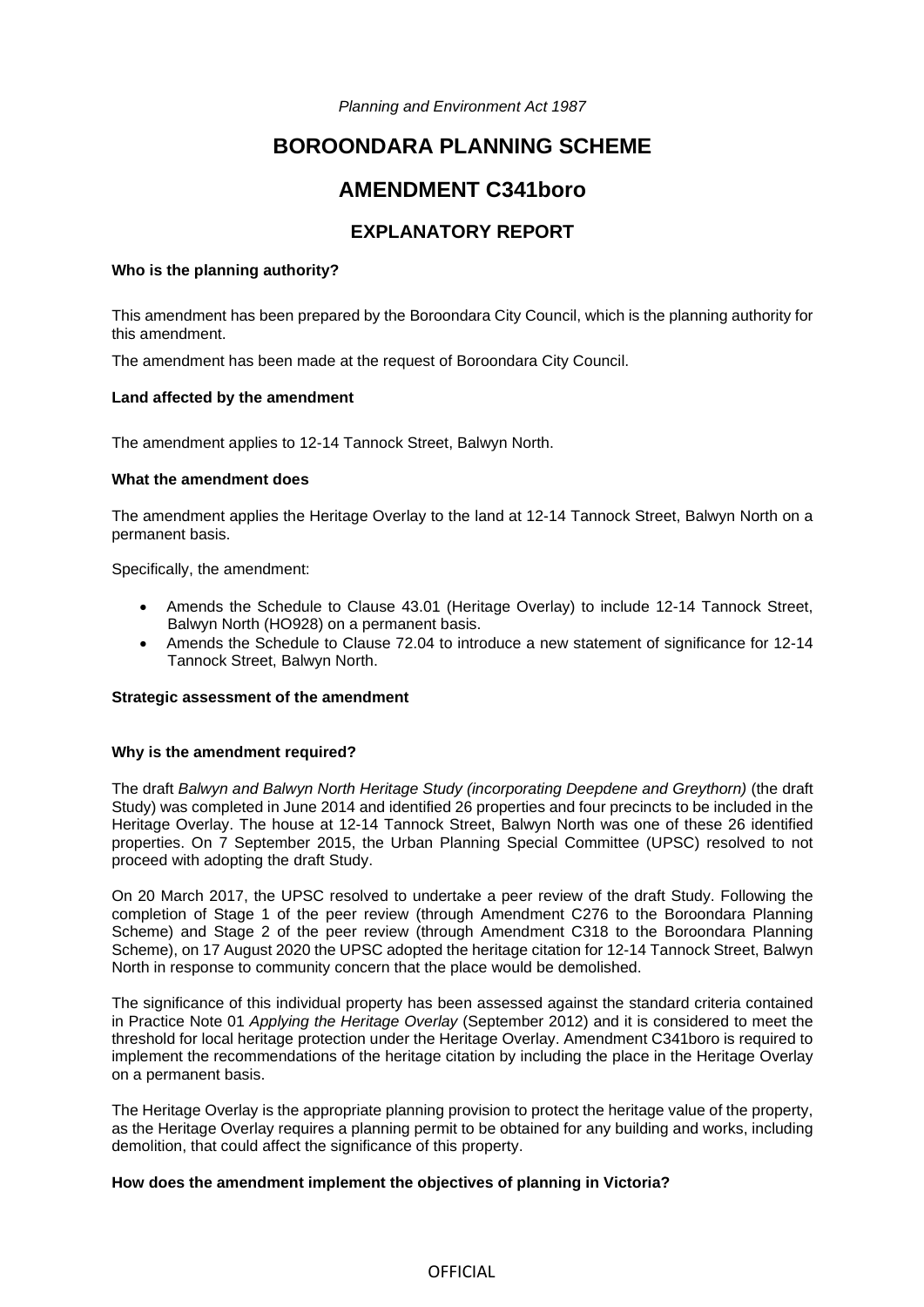The amendment is consistent with the objectives of planning in Victoria by implementing the objective detailed at section 4 (1) of the *Planning and Environment Act* 1987 which states:

*"to conserve and enhance those buildings, areas or other places which are of scientific, aesthetic, architectural or historical interest, or otherwise of special cultural value."* 

The heritage values associated with the property proposed for inclusion in the Heritage Overlay are outlined in the respective heritage citation.

#### **How does the Amendment address any environmental, social and economic effects?**

The amendment is expected to have a positive social effect by protecting and promoting places of cultural heritage significance in the City of Boroondara.

The amendment is not expected to have any adverse environmental or economic effects.

#### **Does the amendment address relevant bushfire risk?**

The land affected by the amendment is not subject to bushfire risk or a Bushfire Management Overlay, and the amendment is unlikely to result in any significant increase to the risk to life, property, community, infrastructure or the natural environment from bushfire.

#### **Does the amendment comply with the requirements of any Minister's Direction applicable to the amendment?**

The amendment is consistent with the Ministerial Direction on the form and content of Planning Schemes as identified at section 7 (5) of the *Planning and Environment Act* 1987.

The amendment is consistent with *Ministerial Direction No. 9 Metropolitan Planning Strategy* which requires amendments to have regard to *Plan Melbourne 2017-2050.* The amendment is consistent with *Direction 4.4* which recognises the contribution heritage makes to Melbourne's distinctiveness and liveability and advocates for the protection of Melbourne's heritage places.

The amendment is not considered to compromise the implementation of the Metropolitan Planning Strategy.

The amendment also addresses the requirements of *Ministerial Direction No. 11 - Strategic Assessment of Amendments*.

### **How does the Amendment support or implement the Planning Policy Framework and any adopted State policy?**

The amendment is consistent with the Planning Policy Framework, in particular Clause 15.03-1S (Heritage Conservation) and implements the policy by including a place which has been identified and assessed as having local cultural heritage significance in the Schedule to the Heritage Overlay.

#### **How does the Amendment support or implement the Local Planning Policy Framework, and specifically the Municipal Strategic Statement?**

The amendment is consistent with the Local Planning Policy Framework, particularly Clauses 21.04 (Built Environment and Heritage) and 22.03 (Heritage Policy), which relate specifically to the cultural heritage significance of places within the City of Boroondara. These policies seek to identify, protect and enhance the cultural heritage significance of places within the municipality.

#### **Does the amendment make proper use of the Victoria Planning Provisions?**

The Heritage Overlay is the most appropriate planning provision for recognising and protecting the cultural heritage significance of the identified place.